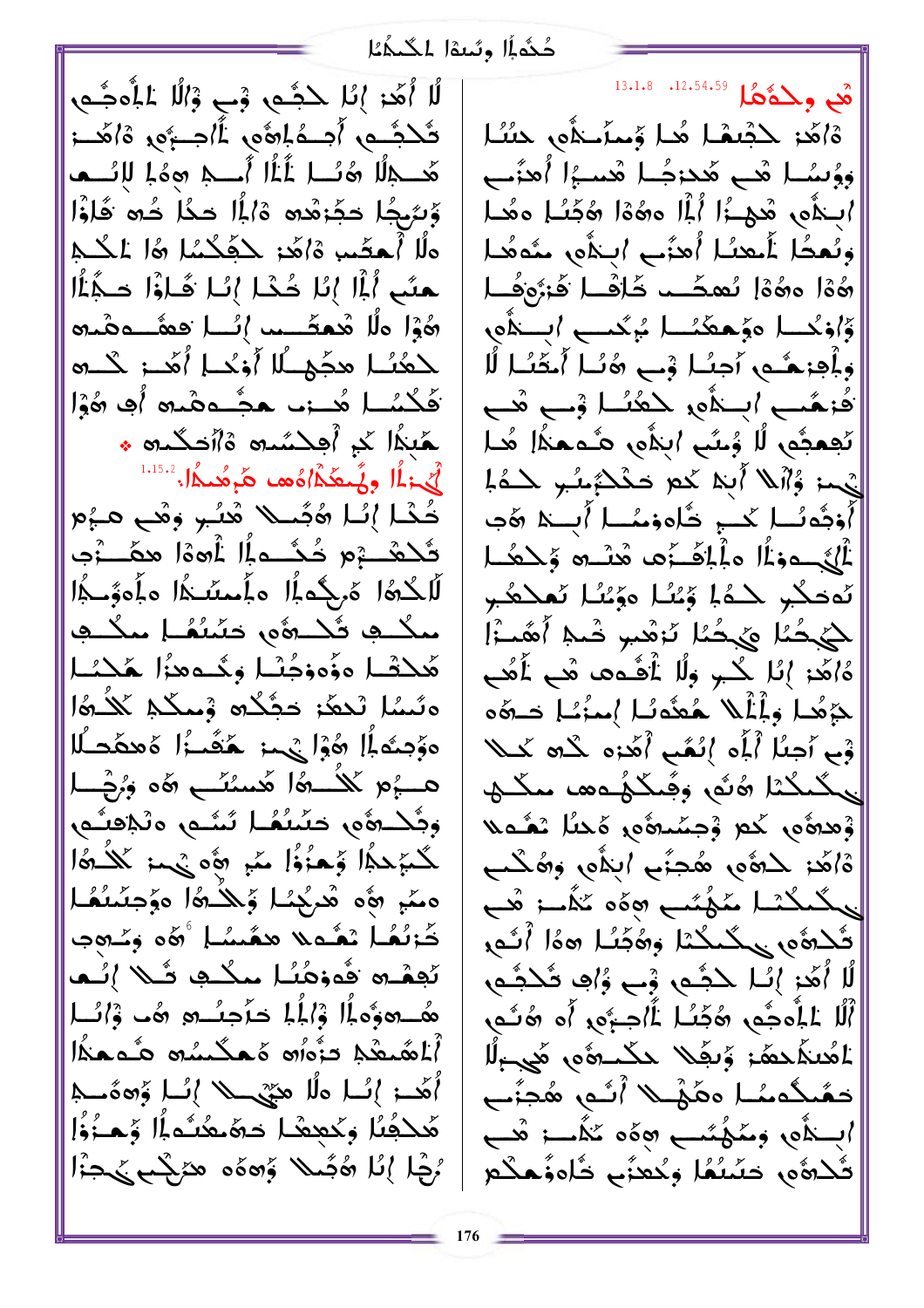حُدُّولًا وِيُبِهْلِ الْكُبِيُّامُ

رُوهُا هُرِجُومًا. الْحُدَالُ 1ْمَاهُا تَعفُّا حَجَّــلا وُوصُـل صَّـ مِنَعمَــهِ أَجَـــوهُ مِ هُه هُكِيْا وِيُبِيْهَا. هِهُجْلا لِمُحُمْلًا وَّجِئاسًـــمِ وَلَا وَّي أَلَّ دَولًا هَٰمِسْعِجُـــجُلِ هُجُنُــا أُڢ نْفْــا خْاهِجُعُــا نَجِعُــا وكْتْزَىرِ مُدْهِة دْالْمُوْمِعْتْكْمِ رَهْدَةْ وَّحْدُهُ هُــا حَجَّمحْــزاُلِ هَجِنَجَعْــويُلِ امِنَّىُّلْ: حمُّلًا هُومُبُّل لْجُمِّدَةَ الْمُجِّدَةَ لَّا خَيْجُواْلَا مُجِرِّمَةٍ اَلْهَ حَقَّيْ بِمُبْلًا أَو حَنَّسَتْهَا هَنَّكَ أَلَّٰهُ مَنَّ أَهْذِهِ لَكُتْ هَٰلِكُمَا وِتَسَدْاً هَهَٰلِكُمَا خَدجُــۃٖا ہُجۡـا آُمَثَـا وَـُـاْلِ حَنۡقَـا وأَوْذَهكُمْ: ۖ هَامِنُا أَمِنُا اضَلَّاهُ نُسْهَى وقَدْهَاهُوسُ وْسِكْبُ ݣْلْحَاهُ! أَبْتَدْبًا! ِلْحَمَّا, مَمَّا وَ*الْمَّا لَحْقُو، حضْنُ* هَٰصًا ا ة/اھگىنّ ھُھھُا. مەھّجىّ مُكحُـا حَفْحْمًا مَهْا مُحْفَلَ حَجَّــلا حَـُـمْحَجُّ لَّابِمْلَمَانِي مَسْتَمَدِّدَ مَسْتَمَارِينَ الْمَوْسَمِينَ مِنْ الْمَدِينَ هْمِ هُمِ رَحْكُـةوْلْ: هُحِكْتُوْلْ هُحِنَّتْنَاهُـلْ قْدَاهُكُمْ لَا لِيَكْعَمِ حَرْقُدَ وْلَمَا حَدَّ وَلَا حَمَّعَيْنِمُ مَحْلًا يَجْرَأُ أَلَّا غُرْهِ وَا حَمْدُمُ! أُوُم يْءَ أَلِيجُلا كَـ20\$م هُلَّا وْاْلِمُوْكُ هُدْئًا: 500 \* هِ مُثْنِي مَمْاً هُاوُمِ لَا لِمَحَا أَبَدَاً أَ فِ لَّكُمْ مَنَا (ه. (ه. وُسَهْا لَّا نَسْهَا ا لَمُوْكَّدَه وَجَلَاهُمَّا. ثَبْلا حُمَّلا وَّسْعَدَ لِحُمْ هِ ْحِبَّةٍ ۚ كَلا ۚ فَهِ هِءُنَا ۖ مُمُّا ۖ وَْبِ هْلًا، هَامْلُا وِنُهْمِهِ دْـهِ، كُتْبًا كْـهِ الْمِسْيَدِ مَحْبِّدِهِ ﴾ لكَمْدُو، حَبَّ مِحْدَدُهِ أَ هُنزَمُــا و هُـــوْهِ حَيْمُعُهَــا و هُجعهُــا هَجِسُوجُا هُجِعَّيُرِ هُولَما هُجِئِجُوهِ أَلْ ەْسۈسسىدا. ۆھئىسى ۋەدكتىسەۋە. وحُدُّه أُل ويُبِدْلُ فَطِيْهِمَا. هُزِمًا لَمَّا حِزَّى الْمَوْسِكِ. شَــــة حُـدةُ ي أَـمـد دُهـــــــهِ . وهُ ه رُّه . هشُمعه كُلّ أَصْدُاهُ و فُزُوهُـــه أُهْلًا حِنْعَدُمٍ أَوْوُسِهِ ۞ ﴾ لمشرباًا، حمَّىباًا وَرَهِمَا وِكْنْكُمْ نْݣَالُمْ هُٰٓنِي نَالْمَاا. هُحَكَّوْكُمْ فكَاسٍ لَكَ قُنَّىٰ أَوْجُرٍ وَّكُلَّا وَجَالًا وَّسَعْدًا، حَقَّلَا نْݣُــهم، همْلْكُــدّْا وثَكّــب، هْنُـــو حُدُّه أَى مَحْضَرِ وَمَعْدَا كَلا نَقْفُكَى \* مُحدِّمَة مِنْ الْمَسْمَدِ الْمَسْدَةِ مُتَحَدِّدَةَ مِنْ الْمَسْدَدَةَ مِنْ هُذِبُا هُنَّى هُـٰٓ: وِحُــٰٓ: هَوهَٰكَلَاتَـٰا مِعَكَـلا حُـحُـٰمَـلِّي ەُوكْخَا ھُھكَــٰىب، ەُولُكْــٰھ ھـكَاوْكْــا ەْجمْر قْمھْل كَلا تْقْفُكْل مْ صَّكَاهِ أَهْيَى حَمَـٰلًا هُهمَّنَـٰا وَقُصِعْداً، هَزَهُدوهِ مَدَّسِينٍ وُوَهُ، دَّســر وِّهمَّـــــــــ أَوْكَــــــره ــكمَّهُتْـــا (معكّمهُمْ) لمكْــدًا هَٰـحَـدًــا أَحُـُــا 300 هُــــــو وأمصٌ \* حدُكْهَا، مْنَرْهِمْا ەھُەھمْنِهْتُدْهَا إمتُرْكَانَ حُكُومًا مَنْكَانَ مَصَارَ مِنْكَ (أُهِ ەھّە ھُكْشًا وِئْسَةًا، مْلَاْھْسًا وْس مَدَّمُعُل) أَكْفَ كُمْ رُوهُماْ، وهُوههُنهُنهُوهما